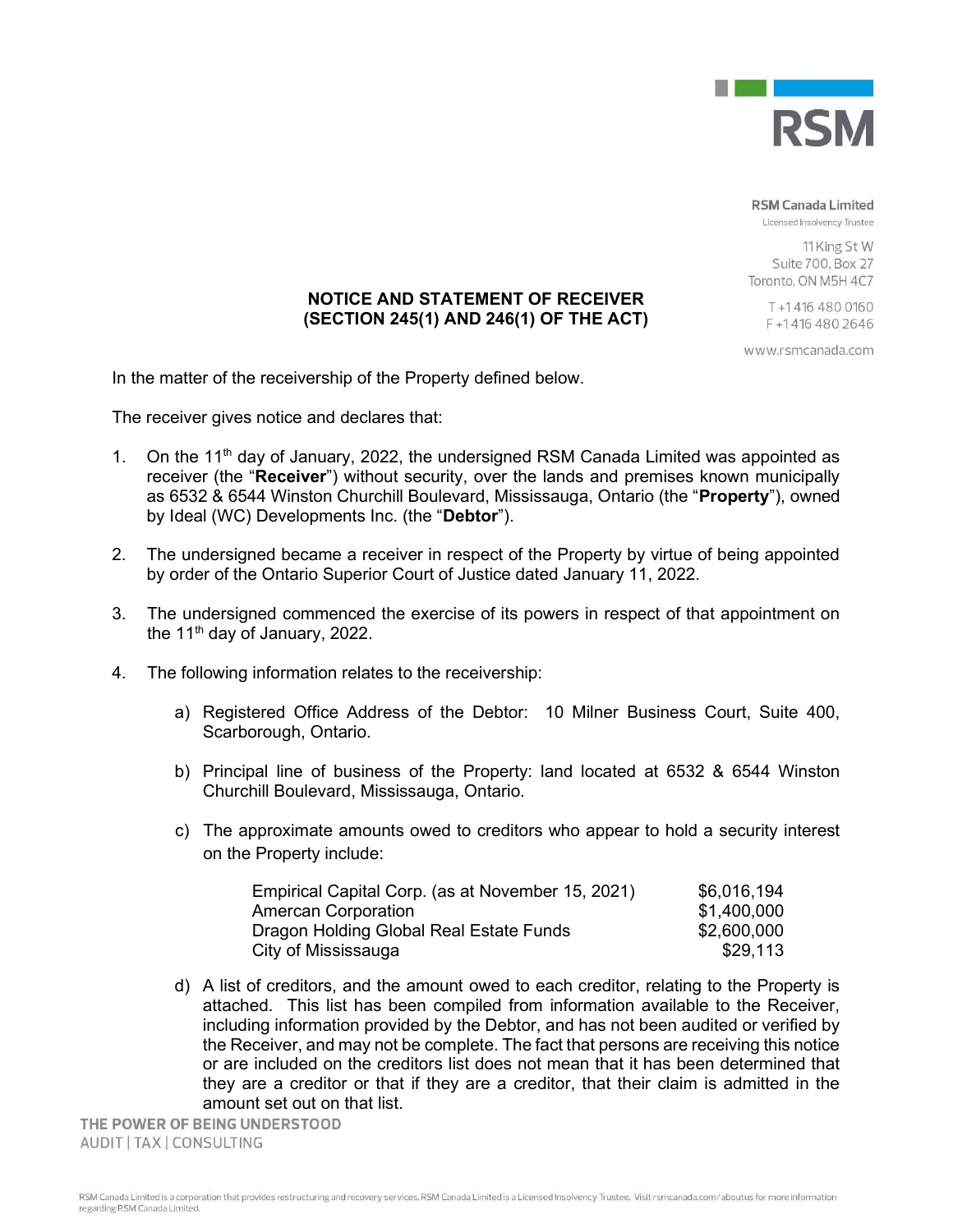January 21, 2022 Page 2

- e) The plan of the Receiver is to market and sell the Property.
- f) Contact person for the Receiver:

Brenda Wong RSM Canada Limited 11 King Street West Suite 700, PO Box 27 Toronto, Ontario M5H 4C7 Telephone: (647) 727-3621 Facsimile: (416) 480-2646 E-mail: brenda.wong@rsmcanada.com

g) Additional information: A copy of the receivership order is posted on the Receiver's website at www.rsmcanada.com/6532-and-6544-winston-churchill. Other pertinent public information will be posted to the website as that information becomes available.

Dated at Toronto this 21<sup>st</sup> day of January, 2022.

## **RSM CANADA LIMITED**

In its capacity as Court Appointed Receiver of 6532 & 6544 Winston Churchill Boulevard, Mississauga, Ontario, and not in its personal or corporate capacity

Per: Daniel Weisz, CPA, CA, CFF, CIRP, LIT Senior Vice-President